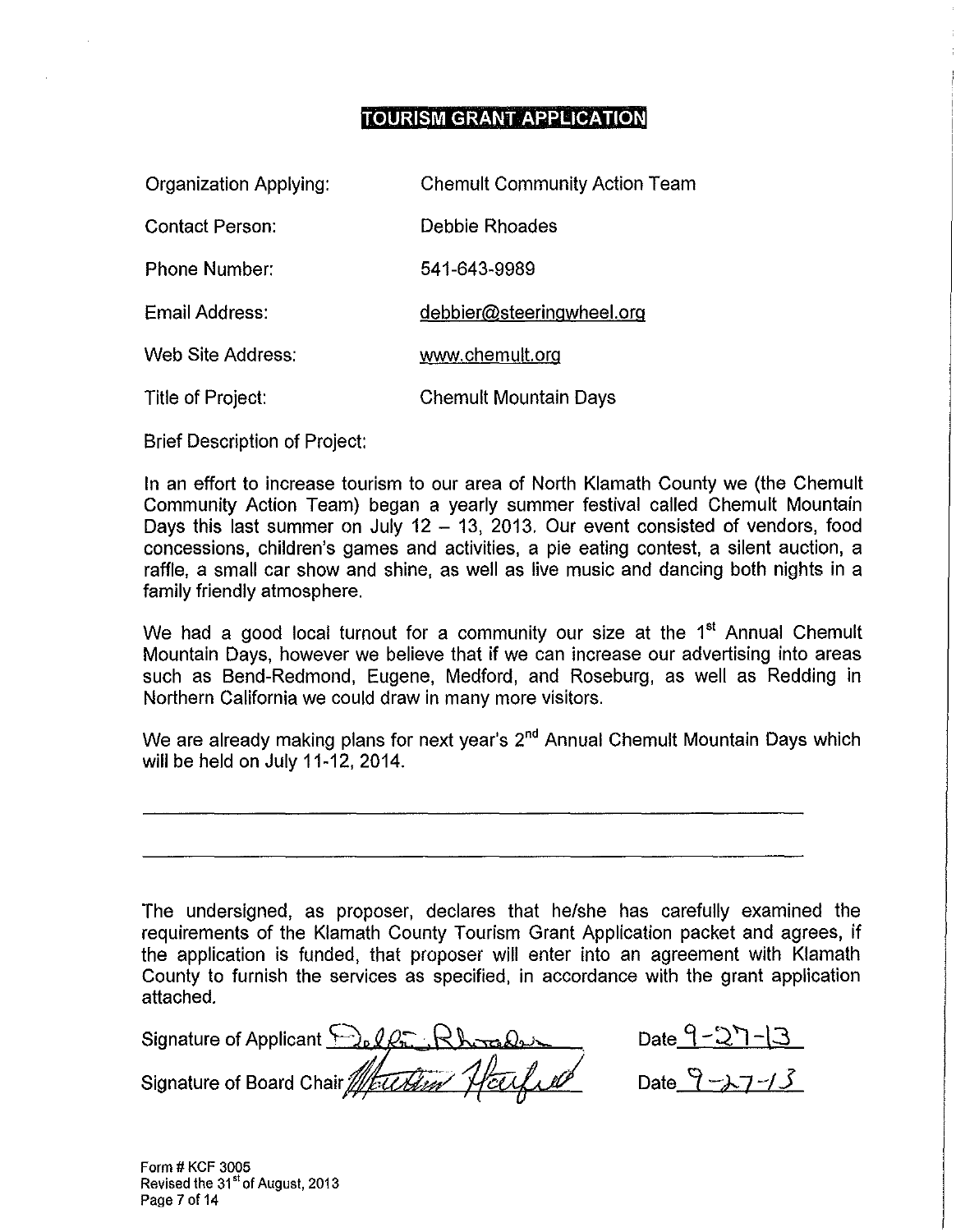### Klamath County Tourism Grant Application Marketing Budget Form

|                                  | <b>Committed</b> | Pending  | Total | Actual   | <b>Comments/Explanations</b> |
|----------------------------------|------------------|----------|-------|----------|------------------------------|
| <b>CASH INCOME</b>               |                  |          |       |          |                              |
| <b>Tourism Grant Request</b>     |                  | 2,000.00 |       | 2000     |                              |
| <b>Other Sources Chemult CAT</b> | 700              |          |       | 700      |                              |
|                                  |                  |          |       |          |                              |
| <b>Total Revenue</b>             |                  |          |       | 2,700    |                              |
| <b>CASH EXPENSES</b>             |                  |          |       |          |                              |
| Advertising                      |                  |          |       |          |                              |
| Print                            |                  |          |       | 2,000.00 |                              |
| Web                              |                  |          |       | 700      |                              |
| Other Internet                   |                  |          |       |          |                              |
| Other                            |                  |          |       |          |                              |
| <b>Total Advertising</b>         |                  |          |       |          |                              |
| Printing                         |                  |          |       |          |                              |
| Postage                          |                  |          |       |          |                              |
| Misc/Other (Explanation Req'd):  |                  |          |       |          |                              |
| Other.                           |                  |          |       |          |                              |
| Other:                           |                  |          |       |          |                              |
| Other:                           |                  |          |       |          |                              |
| Other:                           |                  |          |       |          |                              |
| <b>Total Miscellaneous/Other</b> |                  | ÷        |       |          |                              |
| <b>Total Expenses</b>            |                  |          |       |          |                              |
| Net income <expense></expense>   |                  |          |       | 2,700    |                              |

### **NOTES**

 $\mathbf{v}_\mathrm{c}$ 

 $\Delta \phi$ 

Do not include any non-cash items as they are not eligible in determining the matching contribution requirement. Be as specific as possible; provide explanation to help clarify budget items Use the "Actual" column when preparing your final report; submit this form with the final report

Use additional space or lines if necessary to provide complete infonnation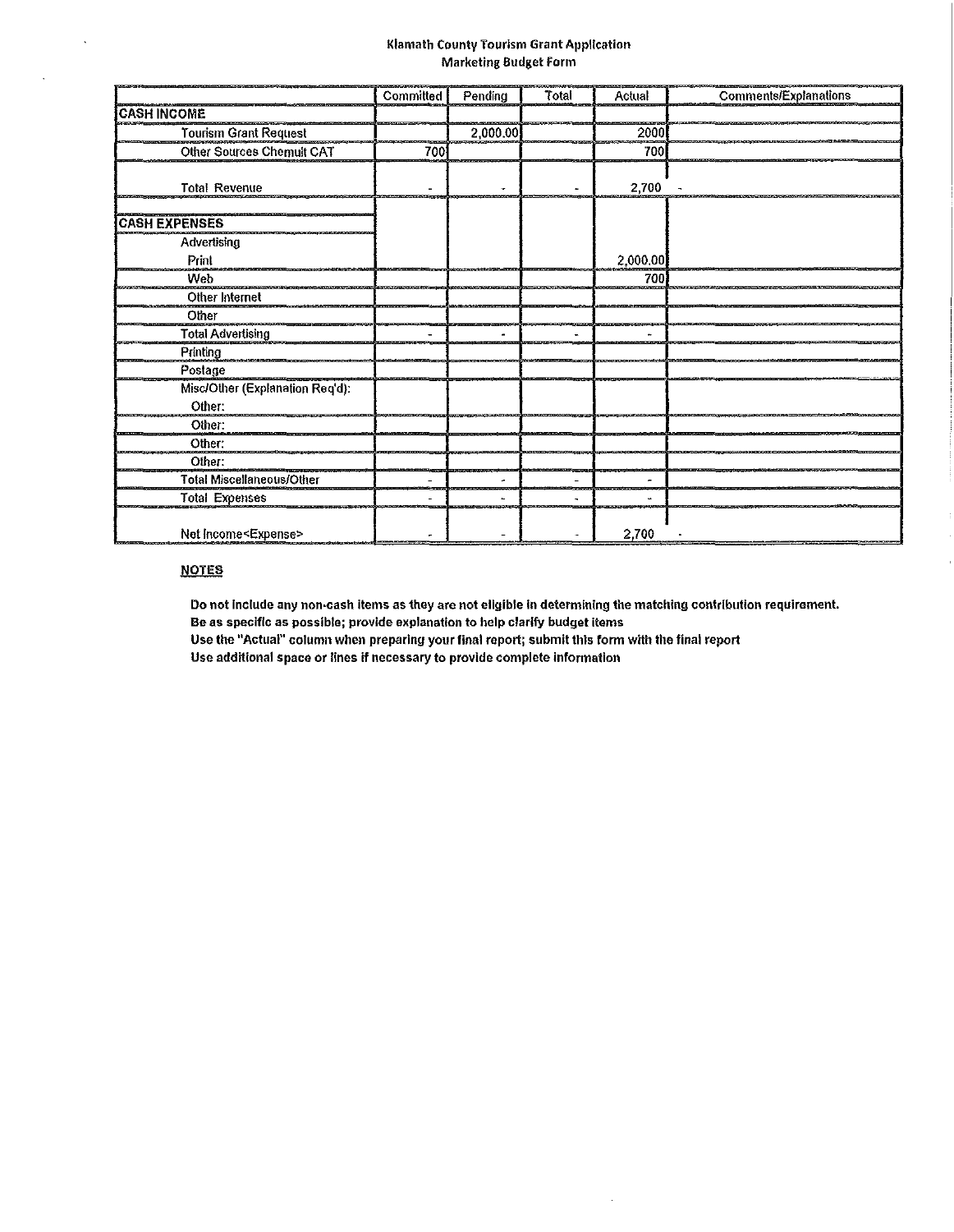### Klamath County Tourism Grant Application Project Budget

|                                    | Committed      | Pending              | Total                    | Actual         | Comments/Explanations          |
|------------------------------------|----------------|----------------------|--------------------------|----------------|--------------------------------|
| <b>INCOME</b>                      |                |                      |                          |                |                                |
| <b>Tourism Grant Request</b>       |                | 2,000                |                          | 2,000          |                                |
| Cash Revenues -                    |                |                      |                          |                |                                |
| Source: Chemult CAT                | 2,000          |                      |                          | 2,000          |                                |
| Source: Ventors & Carnivalprance   |                | 1,300                |                          | 1,300          |                                |
| Source: Local Spansers             |                | 1,200                |                          | 1,200          |                                |
| <b>Total Cash Revenues</b>         | 2,000          | 4,500                | $\overline{\phantom{a}}$ | $6,500 -$      |                                |
| Other Funding Sources:             |                |                      |                          |                |                                |
| Source:                            |                |                      |                          |                |                                |
| Source:                            |                |                      |                          |                |                                |
| Source:                            |                |                      |                          |                |                                |
| <b>Total Other Funding Sources</b> | u.             | ä,                   | ٠                        | $\overline{a}$ |                                |
| <b>Total Revenue</b>               | $\overline{a}$ | $\overline{a}$       | $\overline{a}$           | 6,500.00       |                                |
|                                    |                |                      |                          |                |                                |
| <b>EXPENSES</b>                    |                |                      |                          |                |                                |
| Cash Expenses -                    |                |                      |                          |                |                                |
| Personnel costs                    |                |                      |                          | 0              |                                |
| Marketing costs                    |                |                      |                          | 2,700          |                                |
| Rentals                            |                |                      |                          | $\theta$       |                                |
| <b>Supplies</b>                    |                |                      |                          | 650            |                                |
| Other:PortaPotties/GarbagePickup   | ٠              | $\Delta$             | k.                       | 924            |                                |
| <b>Other:Live Music</b>            |                |                      |                          |                | 1,800 payment for 3 bands      |
| Other: Postage-Local Mailings      |                |                      |                          |                | 408 Advertising-N. Klamath Co. |
| Other:                             |                |                      |                          | οI             |                                |
| <b>Total Cash Expenses</b>         | ä,             | $\ddot{\phantom{1}}$ |                          | 6,482          | $\ddot{ }$                     |
| In-Kind Expenses                   |                |                      |                          |                |                                |
| Labor                              |                |                      |                          |                |                                |
| Marketing costs                    |                |                      |                          |                |                                |
| Other:                             |                |                      |                          |                |                                |
| Other:                             |                |                      |                          |                |                                |
| Other:                             |                |                      |                          |                |                                |
| Other:                             |                |                      |                          |                |                                |
| <b>Total In-Kind Expenses</b>      | L.             |                      | -                        |                |                                |
| <b>Total Expenses</b>              | $\overline{a}$ |                      |                          | 6,482.00       |                                |
| Net Income <expense></expense>     |                |                      |                          |                |                                |

### **NOTES**

 $\sim$   $\sim$ 

 $\chi_{\rm{max}}$ 

Be as specific as possible; provide explanation to help clarify budget Items Use the "Actual" column when preparing your final report; submit this form with the final report Use additional space or lines If necessary to provide complete Information

 $\sim$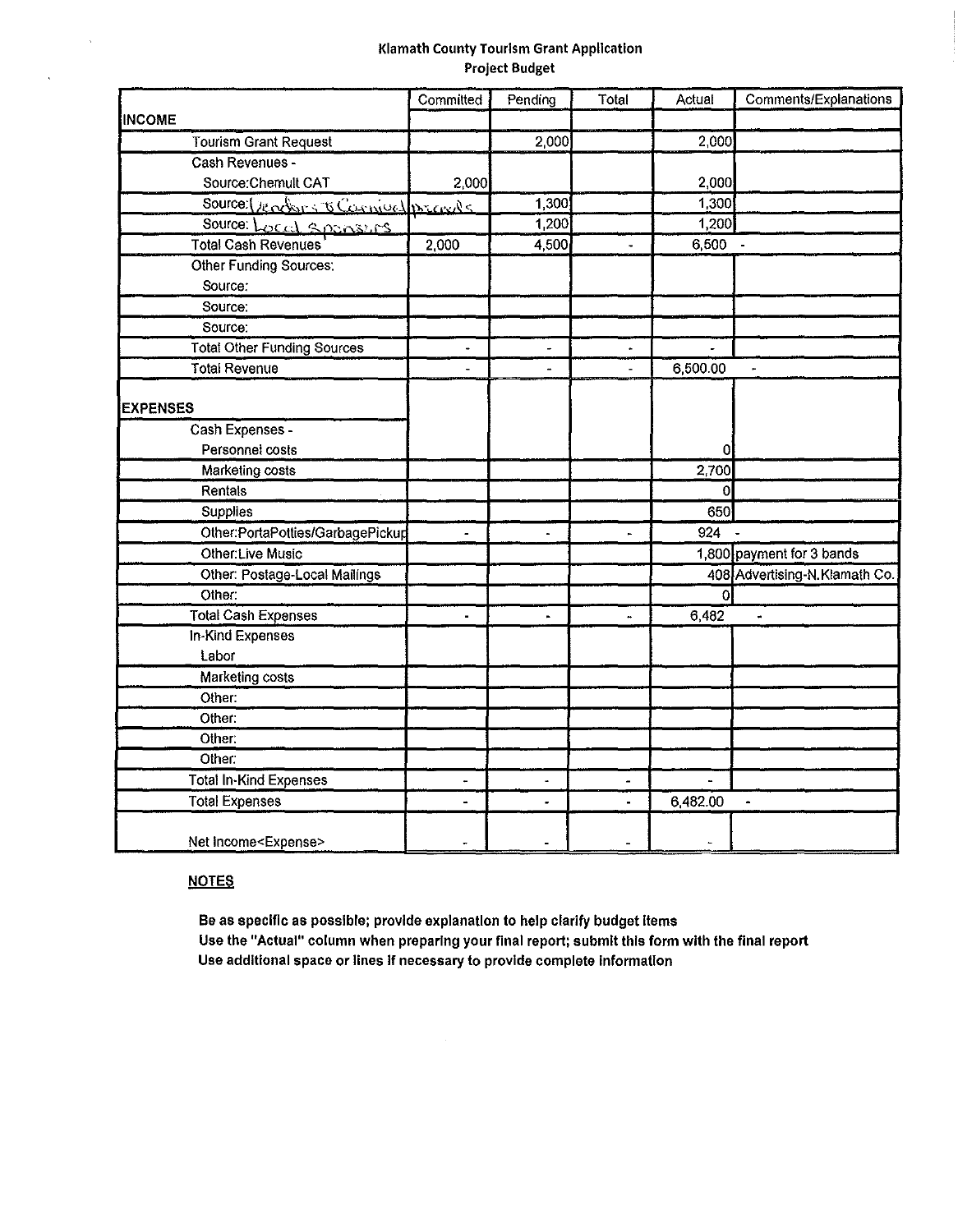### **Payment Information**

Each applicant will submit a completed IRS form W-9 with the contract agreement. The W-9 will contain all the information for whom Klamath County will remit payments to.

### **Tourism Grant Budget Forms**

Each applicant will submit proposed budget forms for their event and a detailed marketing plan. The budgets should encompass all aspects of the event and include the value of any non-cash (in-kind) or barter contributions.

### **PROJECT DESCRIPTION**

Project Plan:

1. What is the main focus of this proposal?

To promote the 2"d Annual Chemult Mountain Days by way of print and internet advertising in the areas of Bend-Redmond, Eugene, Medford, and Roseburg. We would also like to advertise in the Redding, California area.

2. What are the project activities?

Chemult Mountain Days 2014 will include a variety of vendors, food concessions, children's games and activities, a pie eating contest, a silent auction, raffle, a small car show and shine as well as live music and dancing with a family-friendly atmosphere. For the 2014 event we will be adding a small carnival from Davis Amusements. (This carnival will not cost us as they instead give us 10% of their total proceeds.)

3. When will the project occur? How long will it last?

The 2014 event is for two days – Friday, July 11<sup>th</sup> from 3 pm to 10 pm and Saturday, July  $12<sup>th</sup>$  from 10 am to 10 pm.

4. Who is the target market for attending the project?

Chemult Mountain Days is an event that will appeal to all ages and Chemult is an area with many outdoor recreation opportunities so the two specific target audiences that we want to gear our advertising towards are families who would enjoy a country fair type event and outdoor enthusiasts. We are hoping if visitors come to Northern Klamath County and experience how beautiful and relaxing it is they will come back.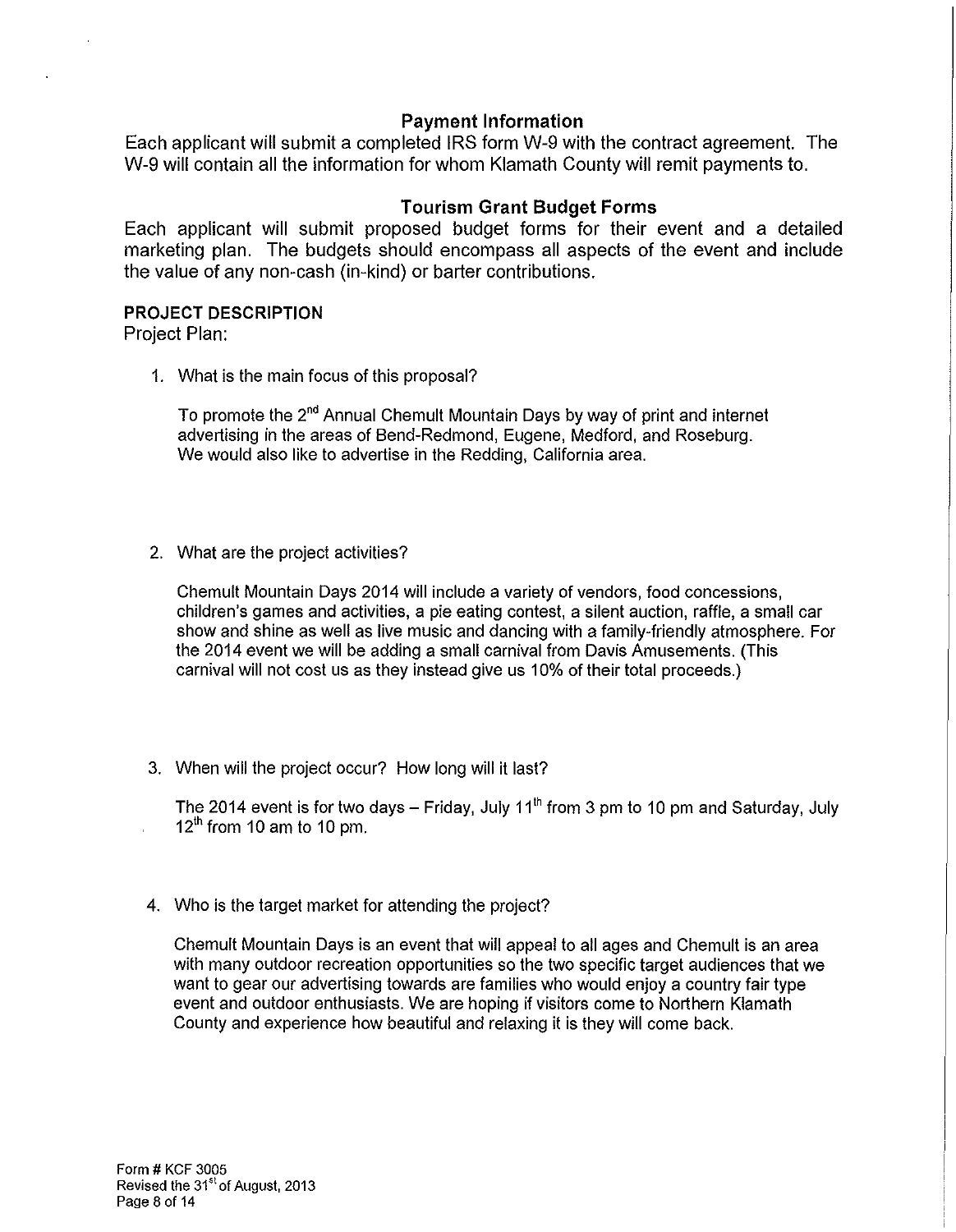Project Goals:

5. How many out of county visitors do you expect to attract to the project?

We would like to see at least 300 people from outside the county.

How will you count the number of out of county visitors versus the number of locals?

A guest book will be located at the visitor's information booth at the event. As an incentive to draw visitors to the visitor's booth we plan to have a free drawing that they can sign up for that will also include their name and address on the ticket. We plan to ask local motels and RV parks for a listing stating the number of guests who came for Chemult Mountain Days and what cities, states, or countries they were from.

6. How are you planning on extending the out of county visitor's length of stay?

By noting in our advertising our close proximity to Crater Lake (35 miles) and Miller Lake (12 miles), we hope to encourage visitors to come and stay not only for Chemult Mountain Days but to stay and enjoy these other recreational opportunities. In our advertisements we will direct people to our website for more information on things to do in our area while they are here for the event.

We will encourage our local motels and RV parks to have special weekend and weekly rates that would encourage visitors to come and stay awhile and enjoy not only the Chemult Mountain Days but these other outdoor activities. If possible we will promote some other local activities for the week prior to or the week immediately after Chemult Mountain Days.

We will also be asking our local restaurants to provide special prices during our event and possibly join with the motels and do special lodging/meal packages for this weekend.

How will you encourage early arrival and late departure?

By encouraging the local motels and RV parks to provide special weekend and weekly rates.

How will you count the number of extra days?

By asking the local motels and RV parks to let us know how many guests came for Chemult Mountain Days and total length of time they stayed.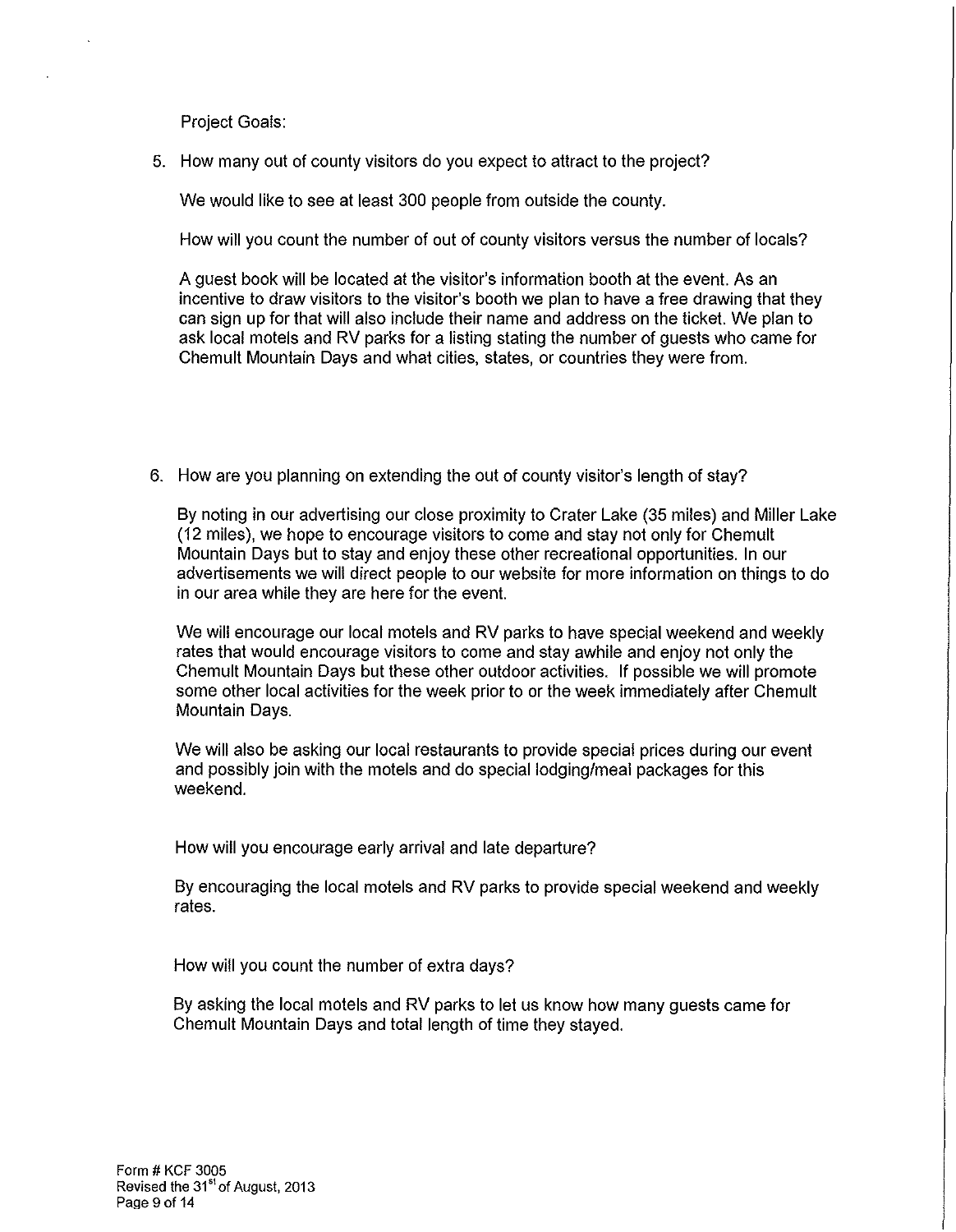### **QUALIFICATIONS OF APPLICANT**

### 7. Describe your organization.

The Chemult Community Action Team is a non-profit 501c3 organization that began in 1996 to promote the economic and social wellbeing of the community of Chemult and the surrounding area. We sponsor or co-sponsor community focused events throughout the year. Chemult Mountain Days was our first attempt, as the current Chemult Community Action Team, to have a summer event that would draw in tourists and improve the local economy, as well as simply be a fun event for the people in our area. We were pleased with the results of our first Chemult Mountain Days and want to increase the advertising exposure for our event. We are also looking for ways that we can come alongside the Chemult Sled Dog Races and the Chemult Mountain Trail Riders (Snowmobilers) to encourage more visitors to come out and participate in activities during the winter season.

8. Describe your experience in operating past or similar projects.

The 1<sup>st</sup> Annual Chemult Mountain Days 2013 was our first attempt at an event like this. We did promote the event on our community website, www.chemult.org and on Facebook at https://www.facebook.com/ChemultMountainDays.

We took advantage of our location right on Hwy 97N by advertising the event with a banner at both ends of town which was effective in getting tourists to stop.

We also put the event on various online newspaper and television events calendars in Klamath Falls, Roseburg, Bend, and Medford. The Herald and News wrote a couple of stories regarding the event. Our only print advertising out of Klamath County was done in the Newberry Eagle newspaper out of La Pine. The Eagle sponsored a free color ad for Chemult Mountain Days in return for us placing their logo in our event program and putting up a banner advertising their paper at the event.

One important practical lesson we learned that will make 2014's Chemult Mountain Days much better was that we needed to bring the entire event to one central location rather than having it spread out through town as we did. We are currently in the process of getting our community park ready to be the location for next year's event.

Have these projects been successful in bringing tourists to Klamath County?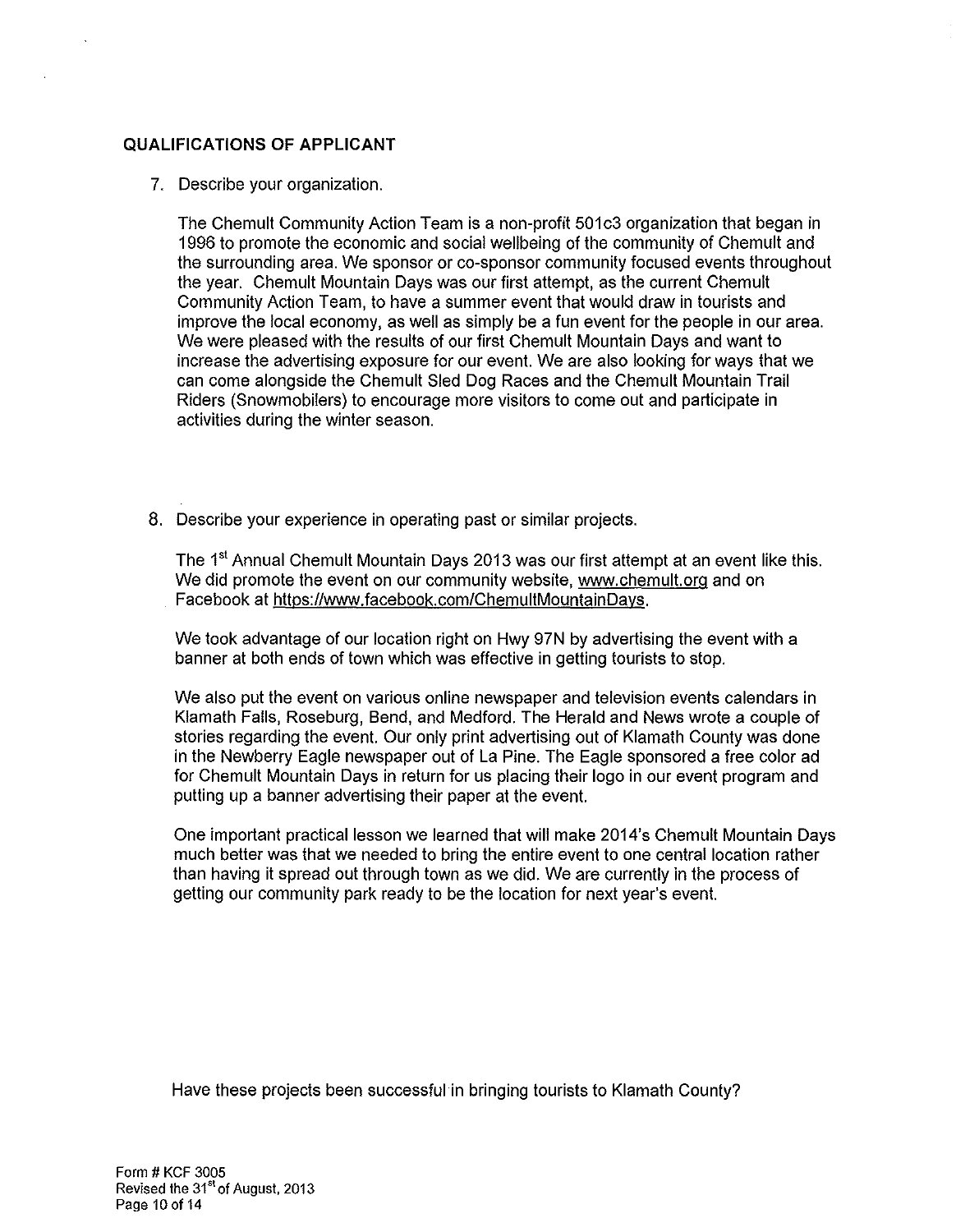Our main goal this last summer at our 1<sup>st</sup> Chemult Mountain Days was to get community involvement and enthusiasm going regarding this project. We succeeded in that. When some members of the community saw that we were serious about this they got involved and have join our Community Action Team. If we receive this grant it will enable us to reach out with advertising to other areas of Oregon and Northern California making us more successful in bringing in tourists.

How are you uniquely qualified to carry out this project?

While our Community Action Team doesn't have years of experience yet in doing this type of event we are community members who care about our community. We want to see Chemult become more stable economically and socially. In other words we want it to become a place that people enjoy both living in and visiting.

### **MARKETING PLANS**

9. Describe specifically how you will market the project to out of county visitors.

We will partner with Discover Klamath to find the best advertising options within our budget. We plan on advertising at websites such as www.southernoregon.org and www.traveloregon.org as well as at www.discoverklamath.org.

For the two Sundays prior to the event we will be placing advertisements in the following newspapers: Bend Bulletin, Eugene's Register Guard, Roseburg's News Review, Medford's Mail Tribune, La Pine's Newberry Eagle, and Redding's Record Searchlight. All these advertisements will include our website at www.chemult.org and Facebook page, at https://www. facebook.com/ChemultMountainDays to encourage potential visitors to go there for more information on the event. Our website includes a listing of our local restaurants and lodging as well as information on recreational opportunities.

We will place posters in Douglas and Deschutes counties. We also have some contacts on the Oregon coast who will put up posters for us advertising Chemult Mountain Days there.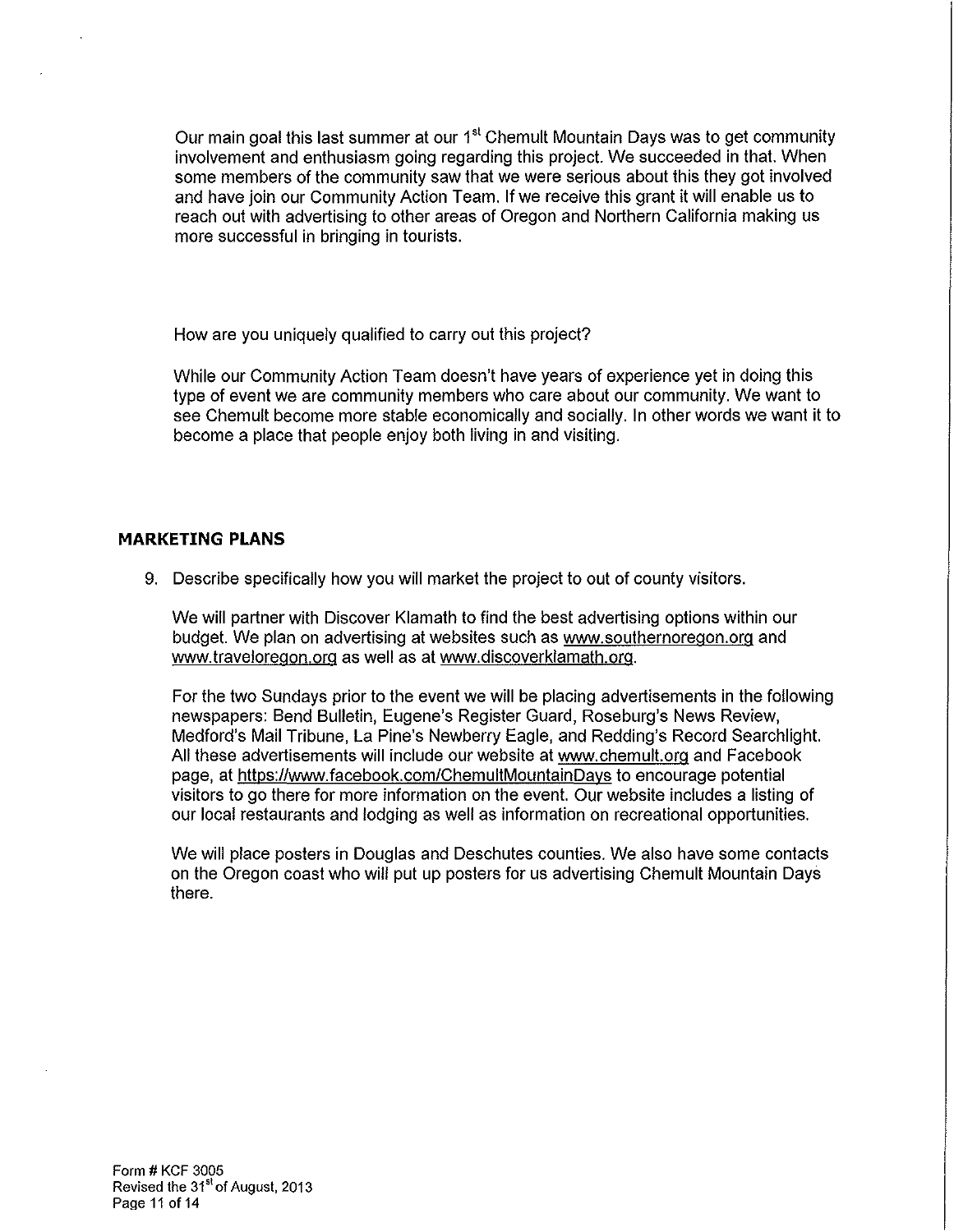- 10. How will you measure your success or attendance in drawing out of county visitors to the project? Examples: Survey, Raffle, Ticket Sales. (Be specific)
	- a. We will be doing a free drawing and they will be putting their name and address on their ticket.
	- b. We will have a guest book at the visitor's information booth as they enter the event.
	- c. We will do a survey of the number of out of county visitors from local motels and RV parks. We believe these three things will be our best way to measure out of county visitors.
- 11. If your project is already underway explain how this award will increase your likelihood of success.

If we receive this award we will be able to greatly increase the number of geographical areas we can advertise in as well as improve the quality of the advertising. The more we get the word out about the event the more visitors we will have.

12. Describe any in-kind, barter, volunteer labor or discounted services you expect to receive in support of this project. Letters of support may be attached. Letters should specifically address your proposal and why the writer believes the project will benefit the community.

All labor for the Chemult Mountain Days is done by local volunteers.

The 20'x40'canopy and stage used for the live music and dancing is loaned for our use by our local church.

We expect that the Newberry Eagle newspaper will do the same trade as at the last event in which they advertised our event for free in return for us promoting their newspaper with a banner at our event.

La Pine Septic gave us a discount for our sanitation needs at the 1<sup>st</sup> Chemult Mountain Days and we are confident they will again.

We received an \$800.00 grant from Midstate Electric Coop and we will be applying for that same grant for next year's event.

South Chemult Pumice and the Chemult Community Club each donated \$200.00 for last year's event and we are confident they will do the same for next year's event.

Other local businesses, such as KJ's Cafe and Pilot Travel Center donated items for raffle prizes as well as items for the silent auction and we are confident they will do the same for next year's event. The Dawson House Lodge and Double D Mountain Market donated space for the event and the owners and employees of both businesses were greatly involved in volunteering with the event.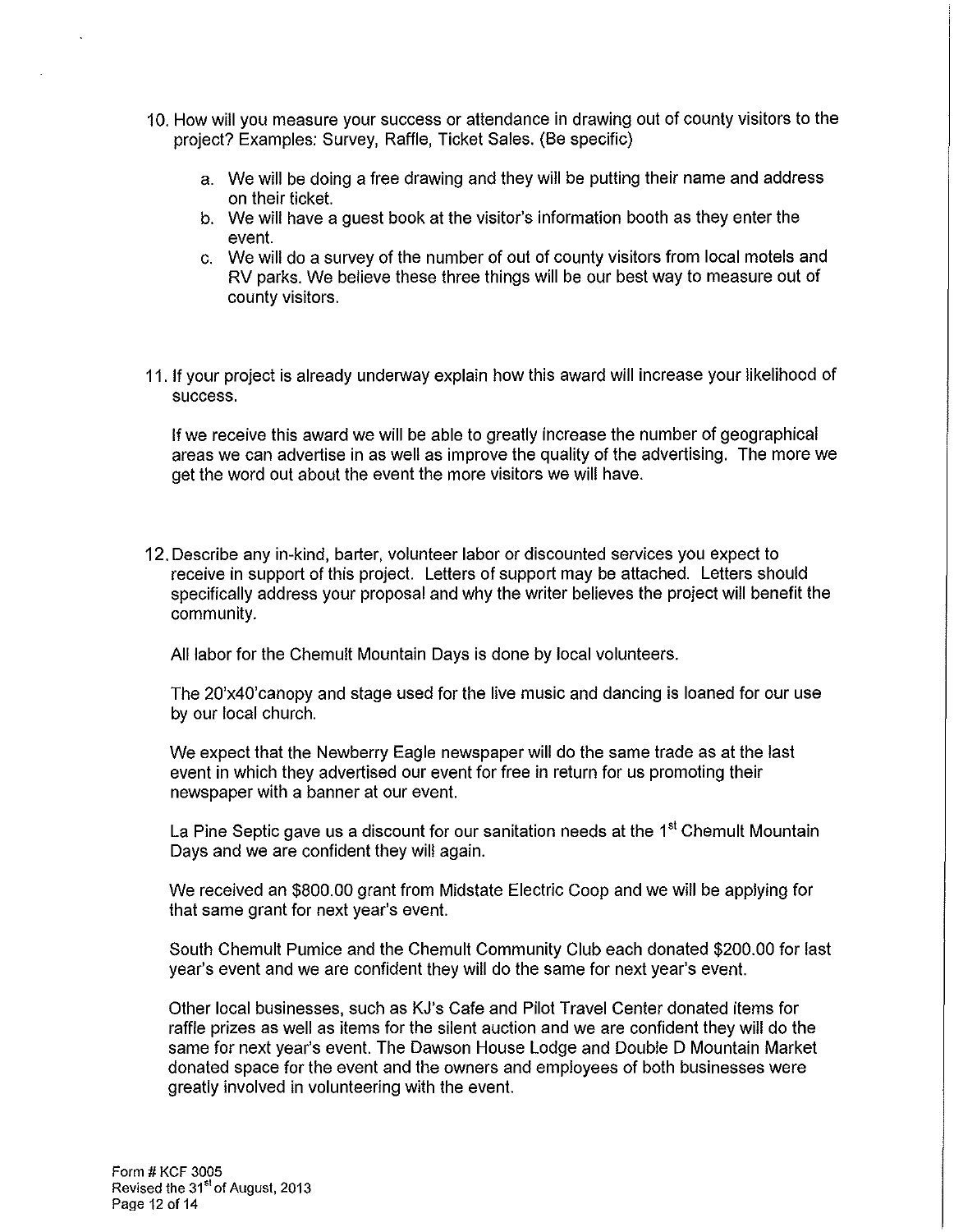Following are letters of support from Chemult community members

 $\sim 300$ 

Form# KCF 3005 Revised the 31<sup>st</sup> of August, 2013 Page 13 of 14

**Contractor** 

 $\Delta \sim 10^{-1}$ 

 $\sim 10^7$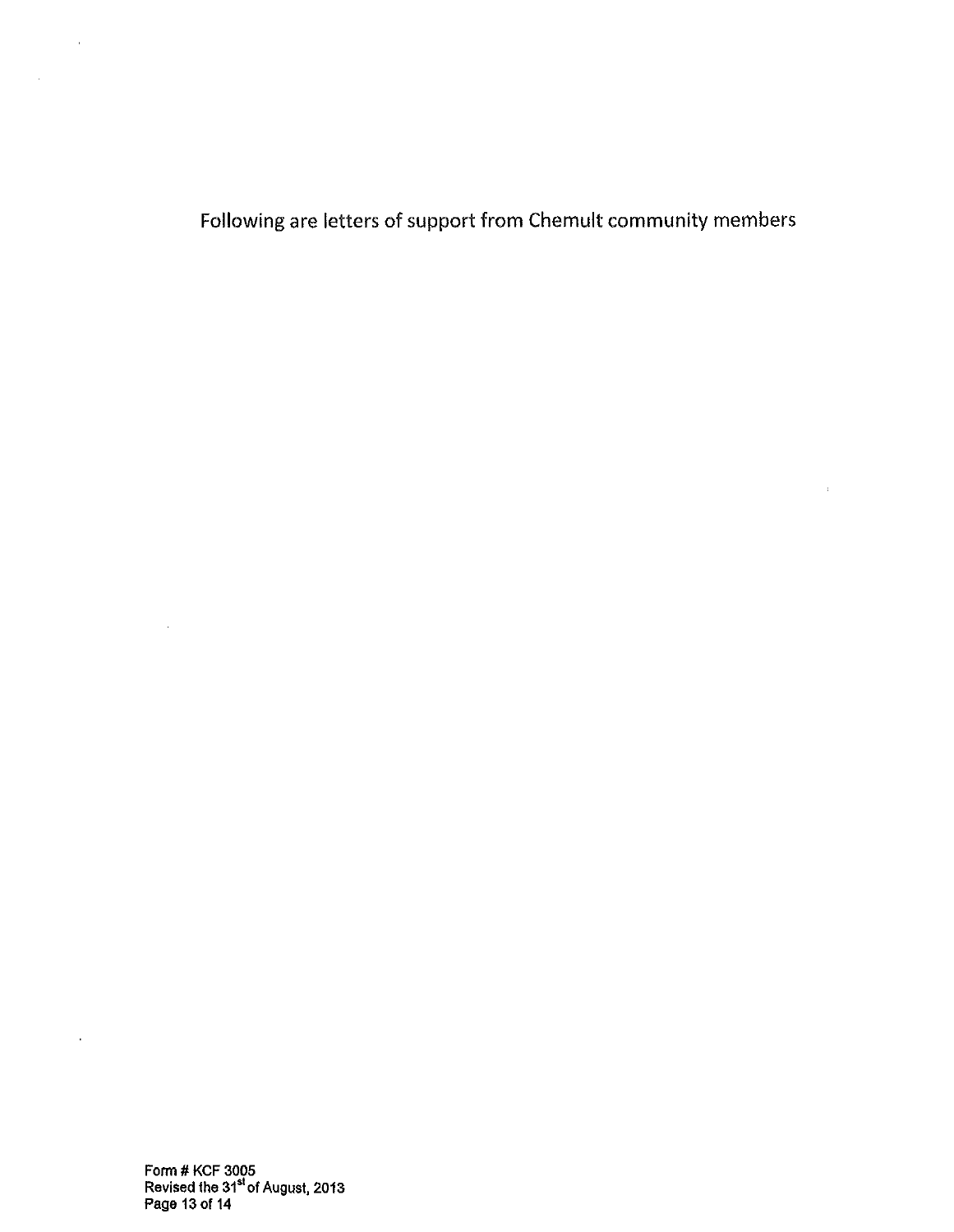Sept. 27th 2013, 10 Whom it may concern. I own Souble D Mountain Market & Danson Honselsdge in Chemilt, OR and I fielly Support Clement Mountain Days. It brought people to our community and have of us estolive here had a Positive xperience, I dot not hear (negative Comment fum the people in our Town.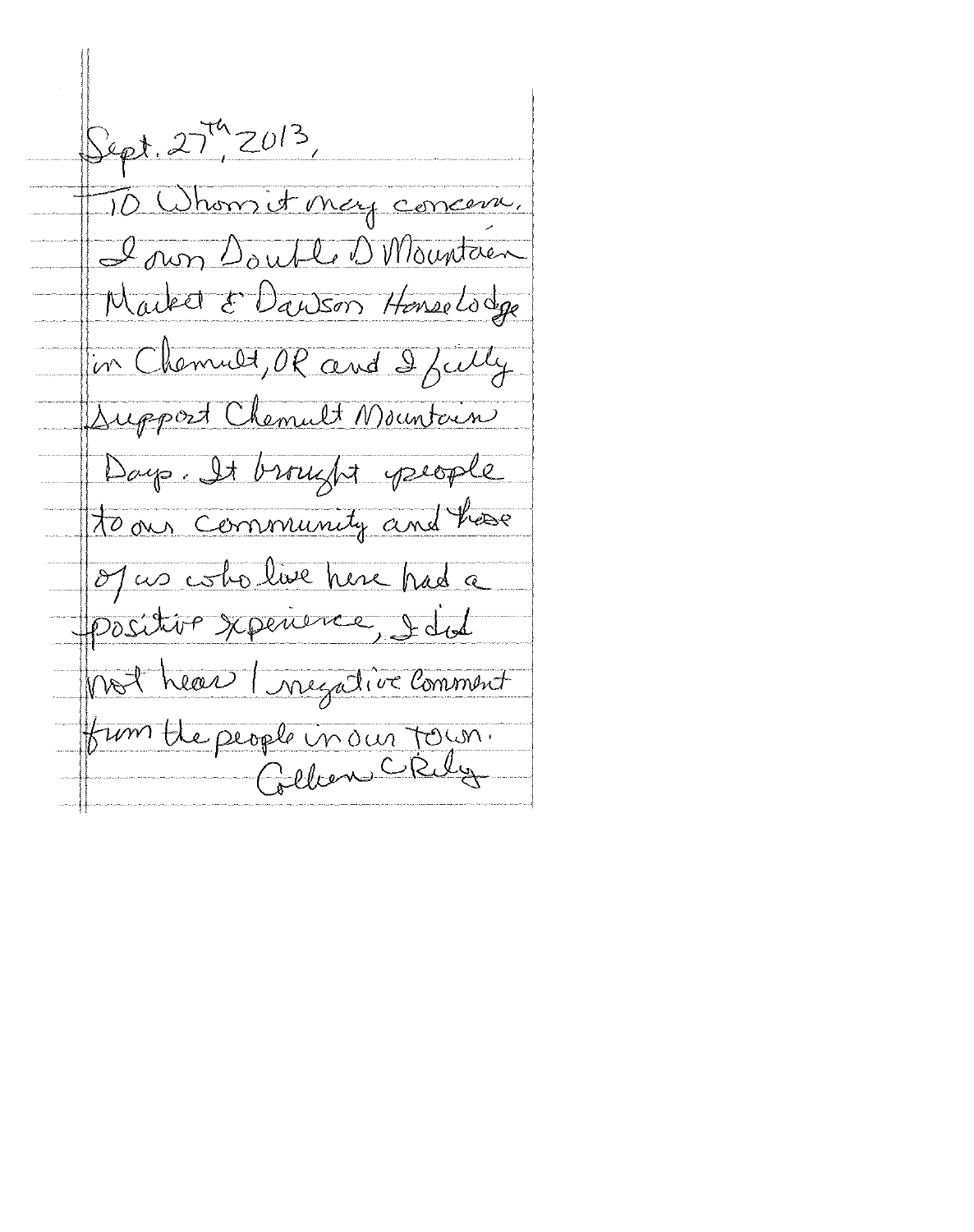September 27, 2013

To Whom It May Concern:

As the Fire Chief in Chemult, I support Chemult Mountain Days because it not only brings the community together but it also serves to bring tourism to our little community. Bringing tourism to Chemult brings life back to the businesses.

Sincerely,

Troy Schaffner<br>'

Ty Steft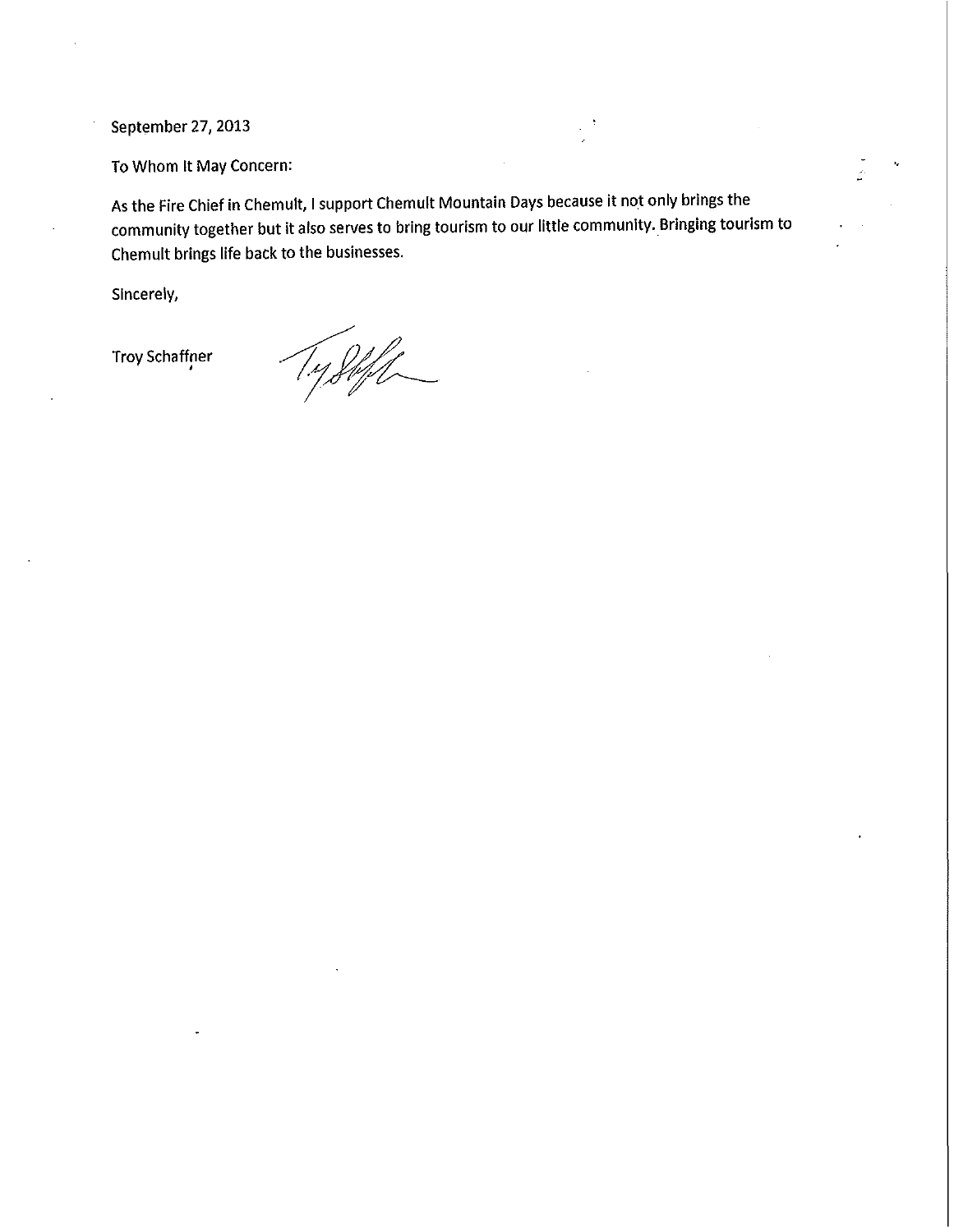### LANTERN TRAILER PARK P.O. BOX170 109139 HWY 97 N CHEMULT, OR 97731 541-365-2299

To Whom it May Concern:

I am in total support of the Chemult Mountain Day annual event. This last summer was the first event and I was impressed with the effort and support by the local people of Chemult. It was nice to see the combined effort of all to make this a fun successful event that will enhance a destination point here in our small struggling community.

The Chemult Community Action Team (CCAT) worked very hard on this project and I hope to see this event grow into a popular annual event.

Karen A Wilson

<u>faun fil ikra</u>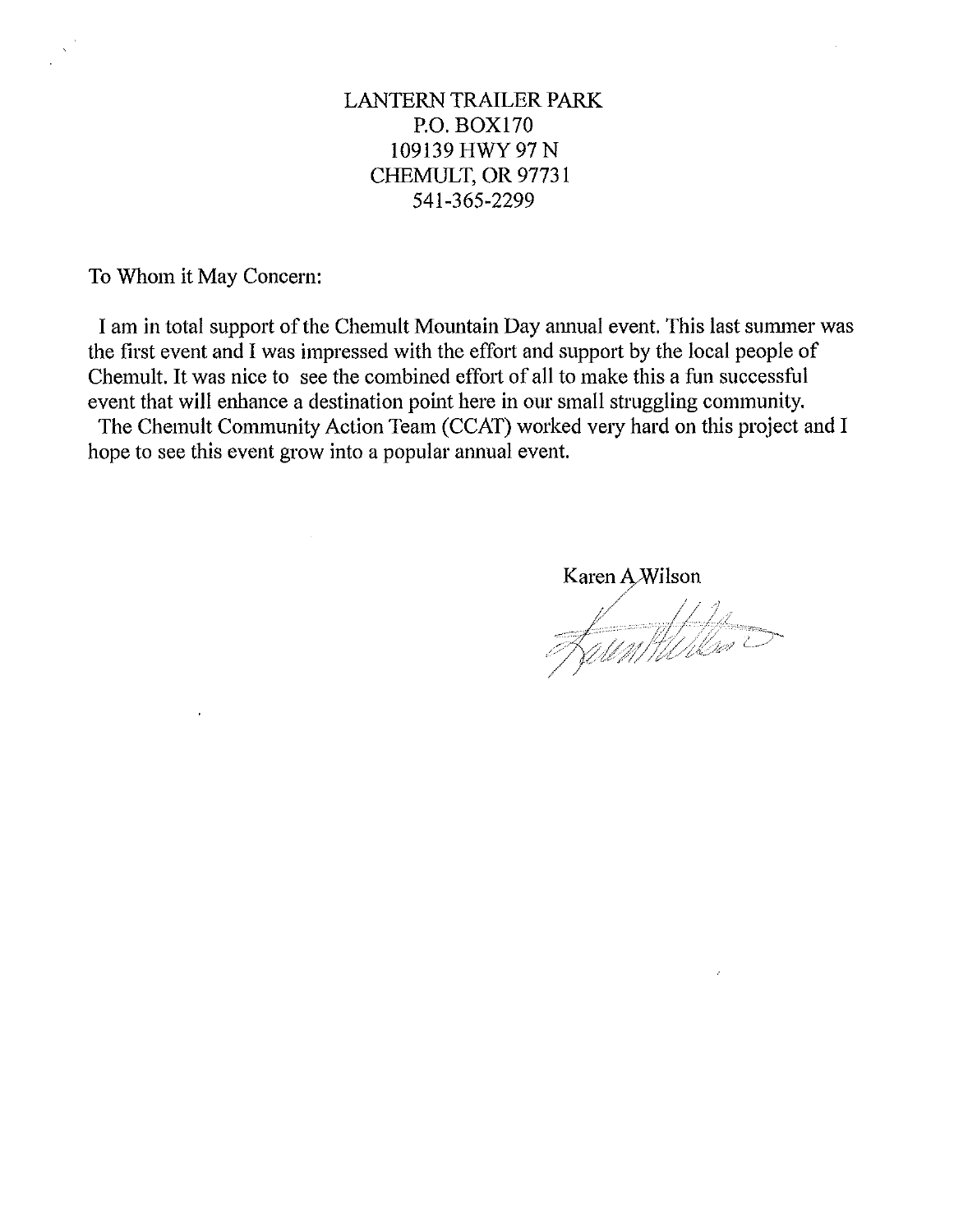

## Chemult Mountain Days is brought to you by the





# **SCHEDULE OF EVENTS**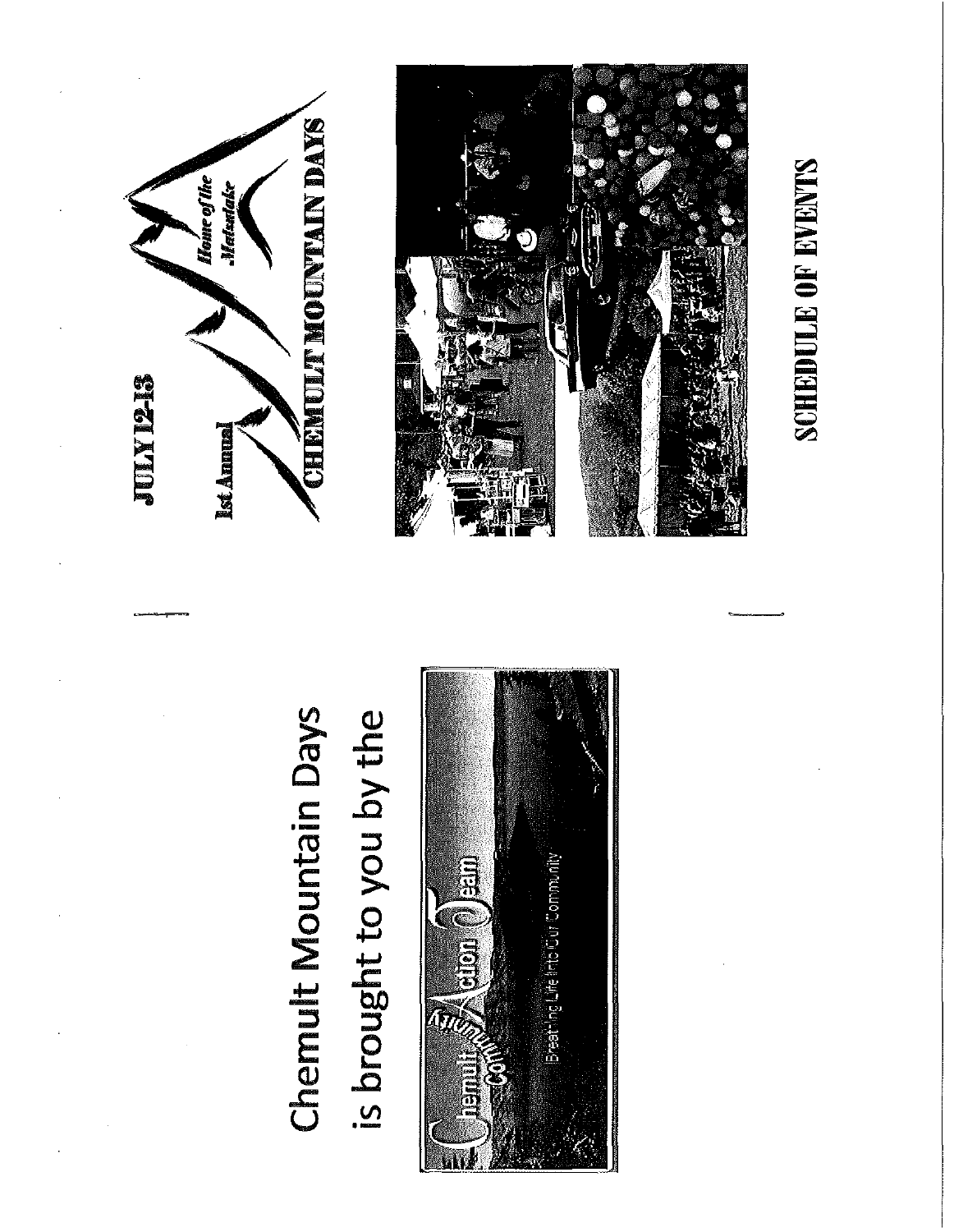Welcome to Chemult Mountain Days. We hope you enjoy all the activities, food, and music. The event is small this year, however next year we hope to bring in a small carnival in addition to the activities we have this year. Our goal is to bring in more tourism to the area as well as to provide a fun event for the residents of Chemult and the surrounding area.



The area of Chemult offers beautiful scenery and year around recreational activities including hunting, fishing, swimming, canoeing, backpacking, camping, mountain biking, cross country skiing, sled dog racing, and snowmobiling.

Beautiful and quiet Miller Lake is just 12 miles northwest of Chemult. The Forest Service operates Digit Point Campground with campsites along the shore of Miller Lake.

Diamond Lake is just 28 miles to the southwest. The Forest Service operates four campgrounds at Diamond Lake. They are Diamond Lake Campground, with 240 campsites along the east side of the lake; Broken Arrow Campground, with 148 sites at the lake's south end; Thielsen View Campground, with 58 sites along the west shore, and the South Shore Area, with 5 sites.

Crater Lake National Park is just 35 miles southwest. There are two campgrounds within the park. Mazama Campground has 200 campsites and Lost Creek Campground with 16 campsites.

The Dawson House Lodge Chemult, Oregon 1929



The community of Chemult was originally established in 1924 as a station on the Southern Pacific Cascade Line and was originally named "Knott" during construction of the rail line. The station's name was changed to Chemult when the line was opened to traffic in 1926. A post office was established the same year. The name Chemult comes from a Klamath chief who was one of the 26 who signed the Klamath Lake Treaty of October 14, 1864.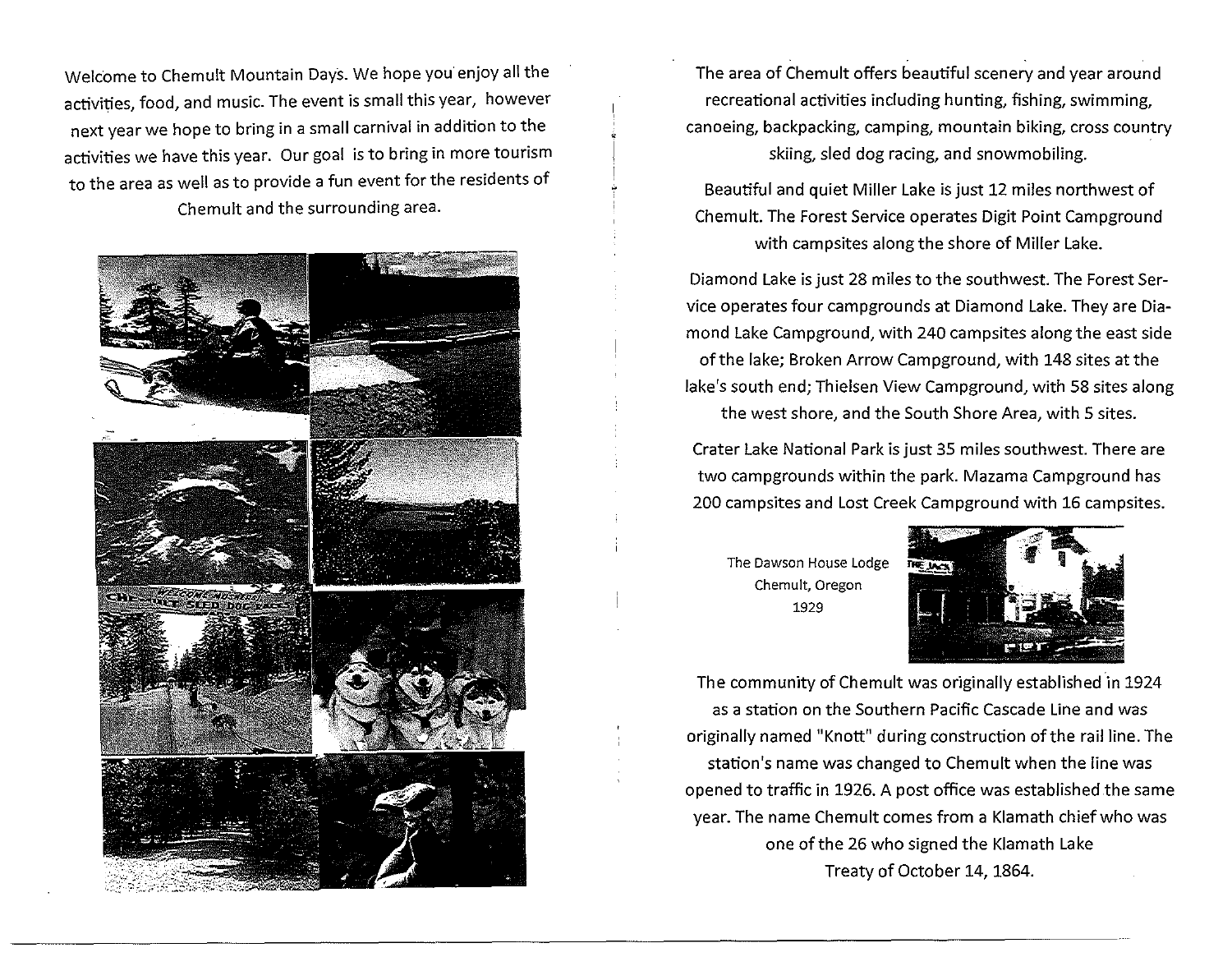### **Chemult Mountain Days Schedule**

 $\ddot{\phantom{a}}$ 

**Friday.** 

3 pm——Opening ceremony

3:30 pm-7 pm--------Games & vendors are located to the south of the Main Stage on both sides of the highway. The Kids Zone hours are 3:30 to 6 pm.

7 pm-10 pm---Live Music and dancing with "The Substitutes" at the Main Stage

### Saturday.

Main Stage on both sides of the highway. The Kids Zone hours are 10 am to 12 pm, 1 pm to 3 pm, and 4 pm to 6 pm.

10 am-6 pm——Car Show at the Fire Dept. on West side of the highway and north of the Main Stage a couple blocks.

12:30 pm——Pie eating contest at Main Stage.

2 pm—Live music with Cowboy Cadillac at the Main Stage 6 pm—–Raffle drawing and Silent Auction at Main Stage 7 pm-10 pm-Live Music and dancing with No Turning Back **Band at the Main Stage** 

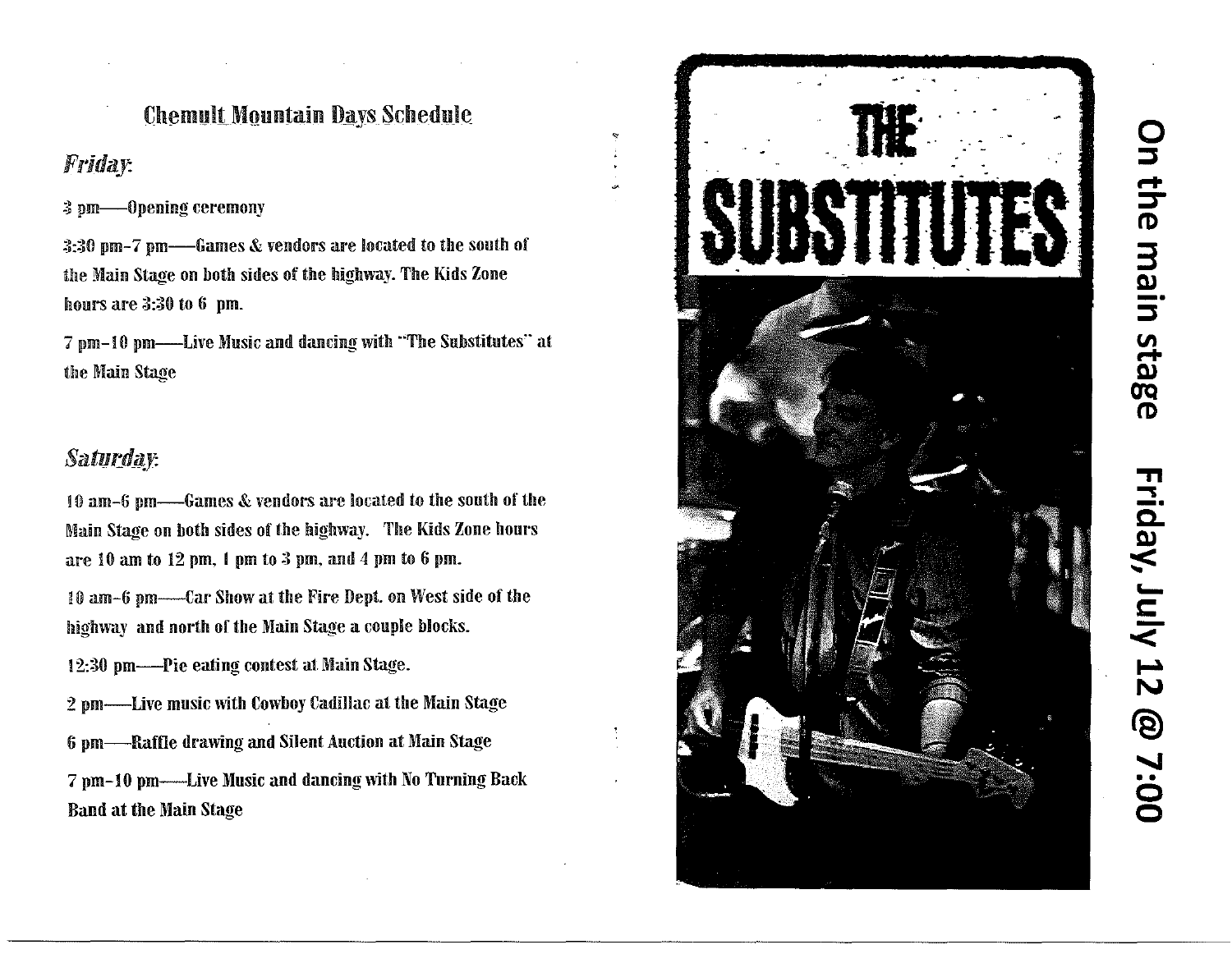

The Chemult Community Action Team would like to thank the following co-sponsors of Chemult Mountain Days. Please let these sponsors know you appreciate them too.



 $\bigg\}$ 

 $\int$ 

)

)

### IMIDSTATE ELECTRIC



### Double "D" **Mountain Market**

Deli, Grocery, Hardware, Camping Hunting, Fishing supplies and licenses

10932.9.lj.wy *W* N. POBox184 Chemult, OR 97731

*CcUeen* & *Corby Riley* 

(SR)365-2216 Store (SR)365-2218 Fax



The Newberry Eagle is La Pine's monthly newspaper. It is available for free at over 100 locations along Hwy 97 - from as far north as Redmond, and south to Klamath Falls, Oregon, as well as in Lake County.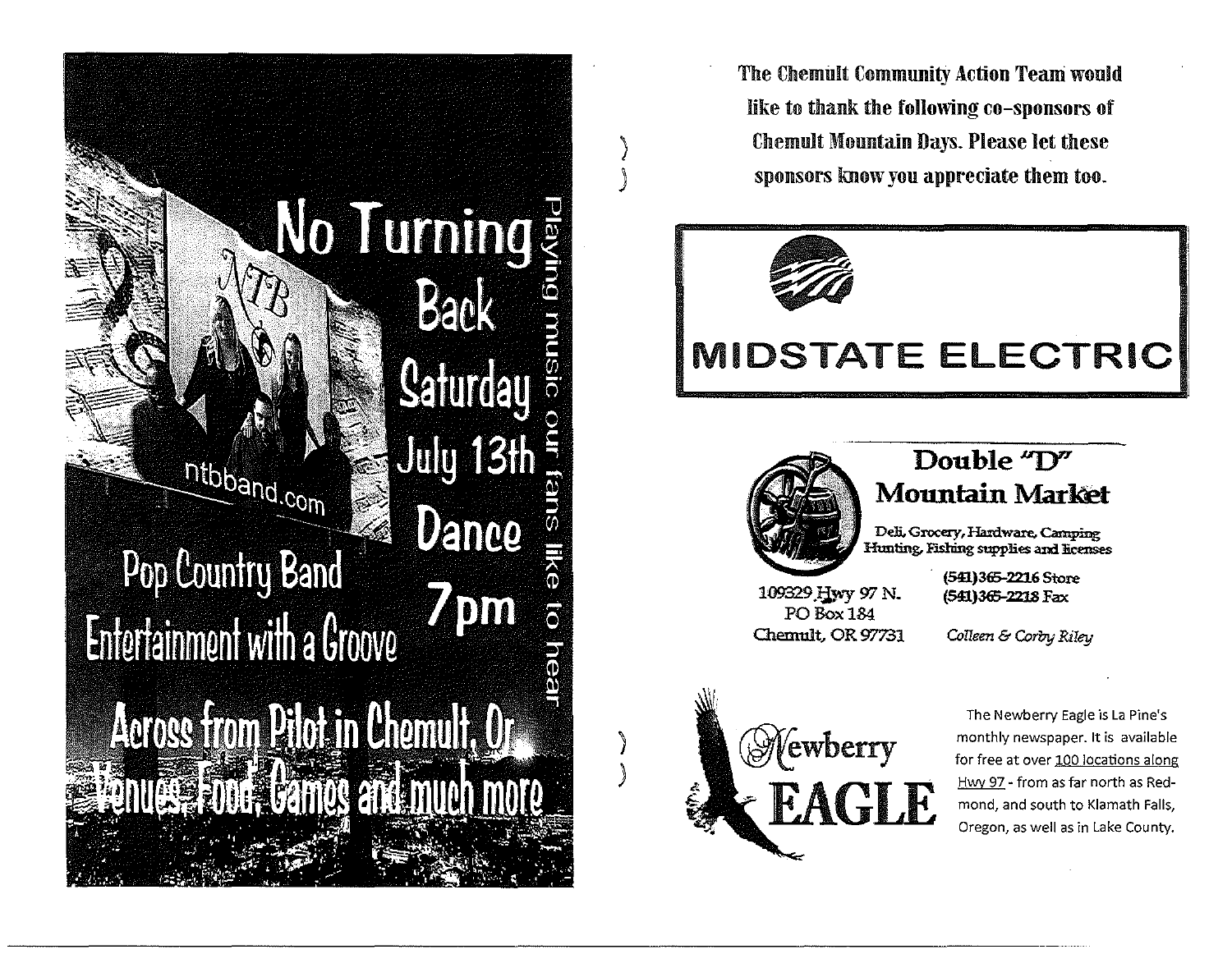

**Crescent Lake, Oregon** 





### Danson House Lodge "A Piece of Evegen History"

I have from Austrack Free Williamd HEO

See our rooms at WWW.Dawoodsome.act dawoonbeersbedgeig contary teleses

I mile from Snow Park-25 miles from Crater

109455 Hwy 97 N  $POBox 189$ Chemali, OR 97731 Fax: 541-365-4495

1-888-281-8375 541-365-2222



### **Pilot Travel Center** Chemult



### **CHEMULT AUTO PARTS AND TOWING**



### Chemult **Community Club**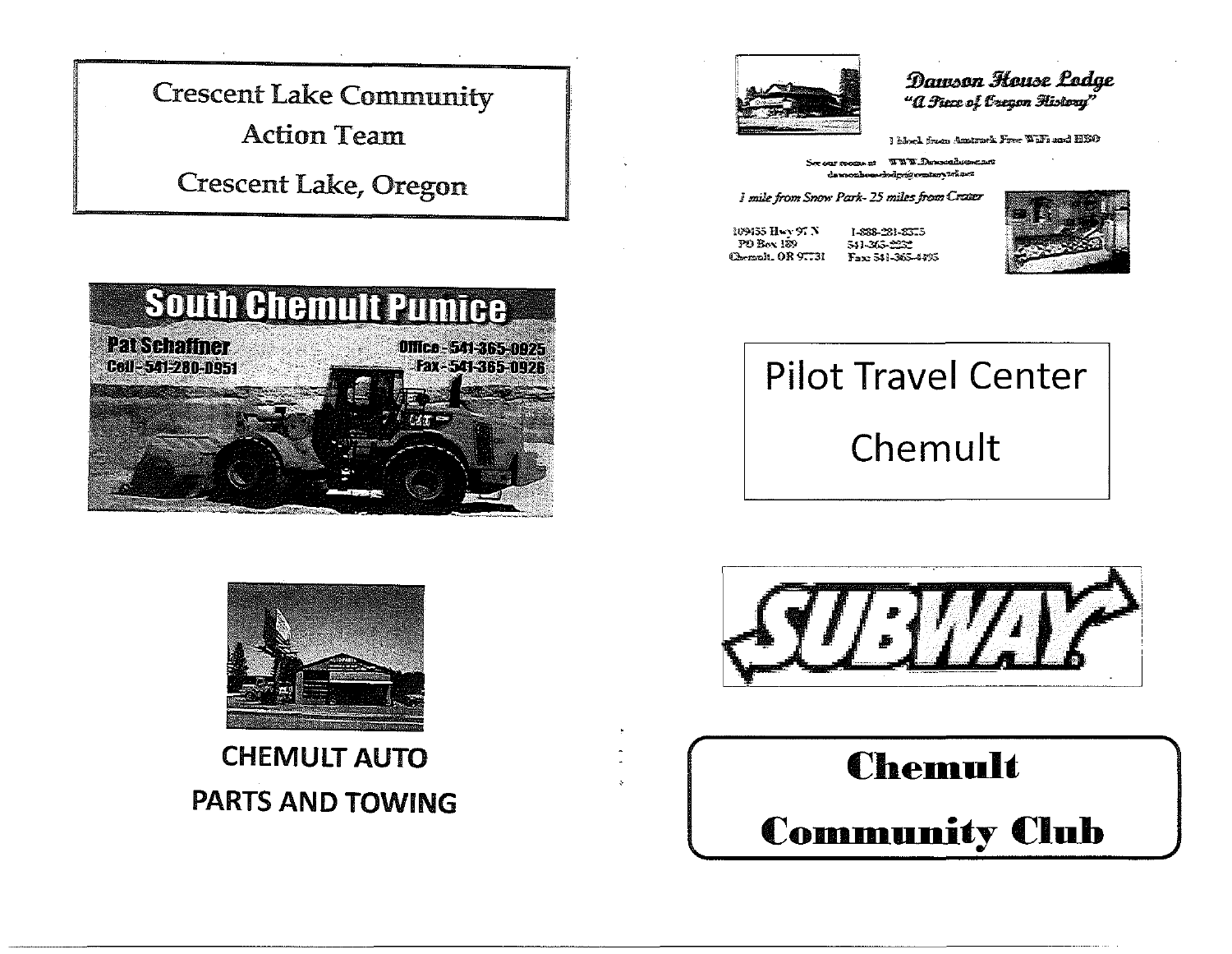



### Septic Pumping, Inspections,<br>Installation & Repair Portable Toilet Rentals Licensed, Bonded & Insured CCB #156878 + DEQ #36839

### SUNDAY, JULY 14 AT10:30AM.

### CHEMULT BIBLE FELLOWSHIP IS SPONSORING A VERY SPECIAl CHEMULT MOUNTAIN DAYS CHURCH SERVICE FEATURING

### **PERSON**



Lorce's Chalct & Chemult Motel

109256 HWY 97 N **PO Box 117** CHEMULT, OR. 97731

541.365.2228(MOTEL) 541.365.4496(RESTAURANT) 541.365.4481(FAX) CHMLTMOTEL@HOTMAIL.COM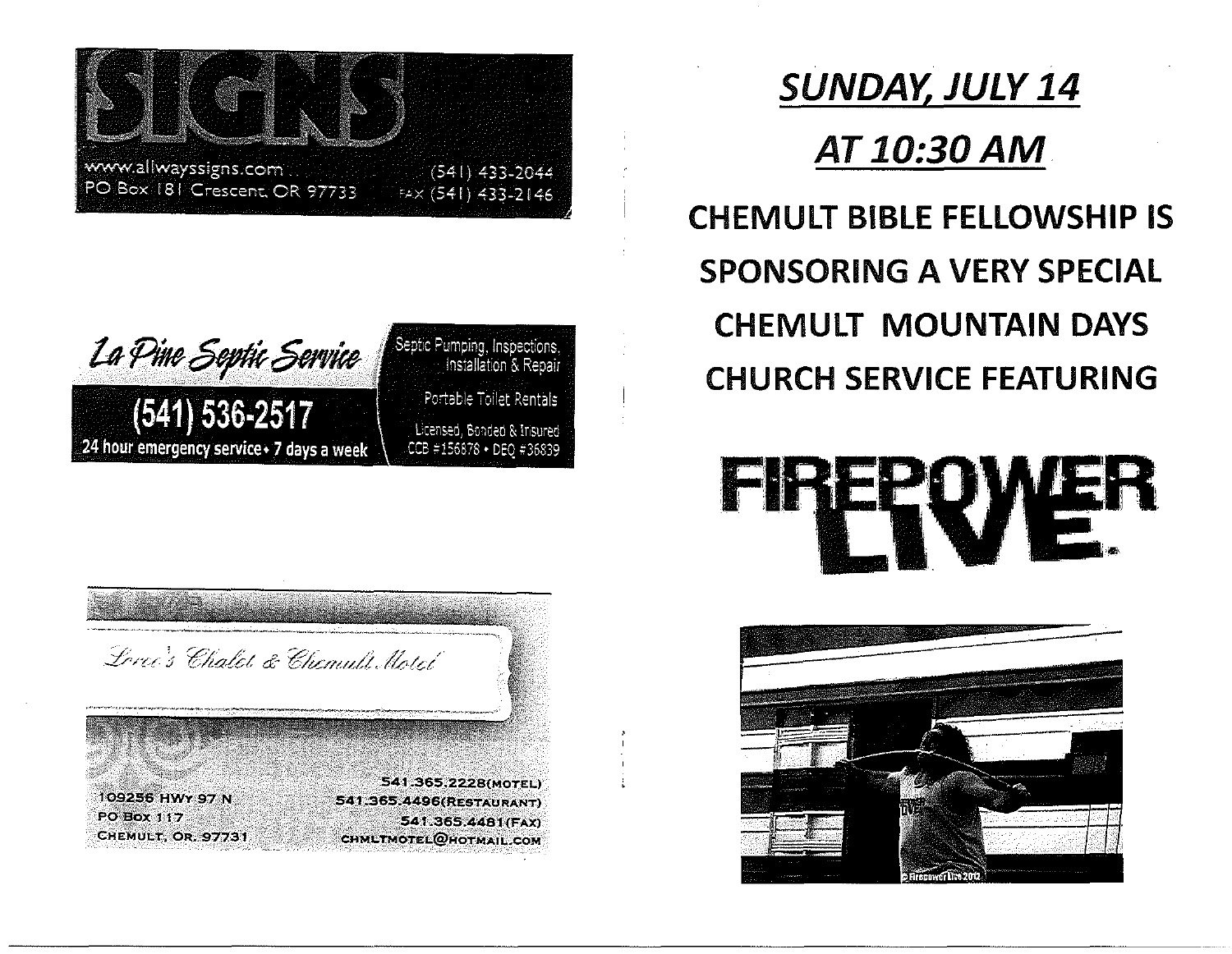October 15, 2013

Jason Link -Chief Financial Officer Klamath County Finance & Budget Office 305 Main Street Klamath Falls, OR 97601

Answers to questions regarding the Chemult Community Action Team's Klamath County Tourism Grant Application:

- 1. We have received one quote so far from our inquiries to newspapers regarding cost and that is from the Bend Bulletin. I have enclosed the quote with this letter. We will continue to pursue the information from the other papers.
- 2. Our budget breakdown is as follows: Bend Bulletin- \$354.00- actual

The following are estimates: Register-Guard- \$450.00 News Review - \$400.00 Mall Tribune- \$400.00 Record Searchlight- \$450.00

Newberry Eagle- They will be providing color ads In two Issues for free in exchange for us placing a banner advertising their paper at the event, placing their logo in our event program, and announcing their sponsorship by way of the PA system periodically during the event.

The remainder of \$646.00 will be used for internet advertising and we will be consulting with Discover Klamath to find the best way to use this.

Thank you, Debbie Rhoades Chemult Community Action Team